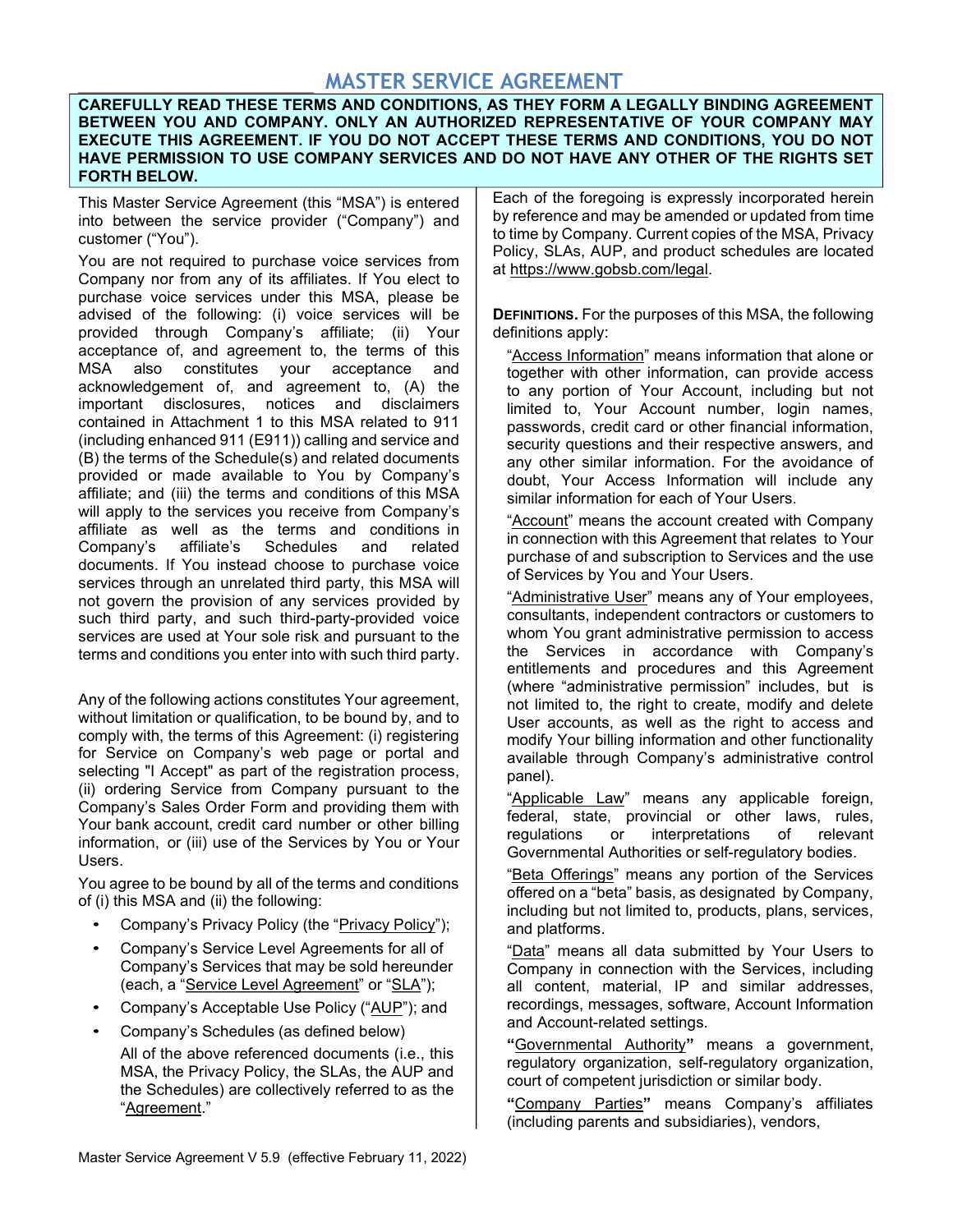licensors and partners, and its officers, employees, agents and representatives.

"PHI" means (a) for customers in the United States, Protected Health Information (as such term is defined in the Health Insurance Portability and Accountability Act of 1996 and the rules and regulations promulgated thereunder, as each maybe amended from time to time) and (b) for customers in Canada, personal health information (as such term is defined in the applicable federal, state and provincial privacy legislation relating to personal health information and the rules and regulations promulgated thereunder, as each may be amended from time to time) that is individually identifiable health information.

"Schedule(s)" means documents (including the Service-specific product schedules located at https://www.gobsb.com/legal and the order documentation generated through Company's administrative control panel) that specifically describe the Services used by You under this Agreement, including product descriptions, the currency to be used for billing and payment, pricing, and other terms. Each Schedule shall be deemed a part of and incorporated into this Agreement.

"Services" means Company's unified communications, hosting and other services, software and products, as such services, software and products that are offered by Company from time-totime in its discretion and subscribed to, purchasedby, or used by You as set forth in a Schedule.

"Third-Party Service" means any service or product offered by a party that is not Company.

"User" means any of Your employees, consultants, independent contractors or other individuals to whom You grant permission to access the Services in accordance with Company's entitlements procedures and this Agreement (including Administrative Users and end users).

"You" and "Your" means the individual or entity on whose behalf this Agreement is accepted.

# 1. SCOPE; ACCESS; SECURITY.

1.1. Access to Services. Subject to and in accordance with the terms of this Agreement, including any Schedules, Company grants You a non-exclusive, non-sublicensable, nontransferable, non-assignable, revocable license for the term of this Agreement to access and use the Services. Services may only be used by Your Users for internal business purposes only. You agree to comply with the terms and conditions of this Agreement, including any Schedules, and with all applicable Company procedures and policies that further define use of the Services. You acknowledge and agree that the actions of any of Your Users with respect to the Services will be deemed to

be actions by You and that any breach by any of Your Users of the terms of this Agreement, including any Schedule, will be deemed to be a breach by You.

1.2. Account Information and Ownership. You acknowledge that Your failure to timely update Your Account information, including authorized Administrative Users, can result in unauthorized personnel having access to Your Account and potentially doing harm to You. Accordingly, You agree to maintain accurate Account information by providing updates to Company promptly, but no later than three (3) business days, when any of Your Account information requires change, including any relevant Account contact information. Failure by You, for any reason, to respond within three (3) business days to any inquiries made by Company to determine the validity of information provided by You will constitute a material breach of this Agreement. You acknowledge and agree, and expressly consent, that in the event of any dispute regarding access to or legal ownership of any Company account or any portion thereof, including Your Account, Company will resolve such dispute in its sole discretion. In addition, in the event of such a dispute, Company may immediately suspend, alter or terminate any relevant account, including Your Account, or any portion thereof. You will reimburse Company for any legal fees and other fees incurred with respect to any dispute regarding control or ownership of Your Account or Your Data or the same of another Company customer. You acknowledge and agree that (i) the legal owner of all Data on the Account is You (the counter party to this Agreement) and not any individual User, including any Account contact registered with Company, regardless of any administrative designation (e.g., Administrator, Billing Contact, Owner, etc.); (ii) You will provide Company with any documentation it reasonably requests to establish ownership and rights to Your Account and any related Data; and (iii) any User identified as an Administrative User with respect to Your Account has the authority to bind You to any amendments, modifications or acknowledgements regarding this Agreement or otherwise relating to the **Services** 

1.3. Account Security and Activity. You acknowledge and agree that You are solely responsible for (i) maintaining the confidentiality and security of Your Access Information, and (ii) all activities that occur in connection with Your Account, whether initiated by You, by others on Your behalf orby any other means. You will notify Company immediately of any unauthorized use of Your Account, Access Information or any other actual or potential breach of security. You acknowledge and agree that Company will not be liable for any loss that You may incur as a result of any party using Your Access Information, either with or without Your knowledge and/or authorization. You further agree that You may

Master Service Agreement V 5.9 (effective February 11, 2022) Charles Controller Master Service Agreement V 5.9 (effective February 11, 2022)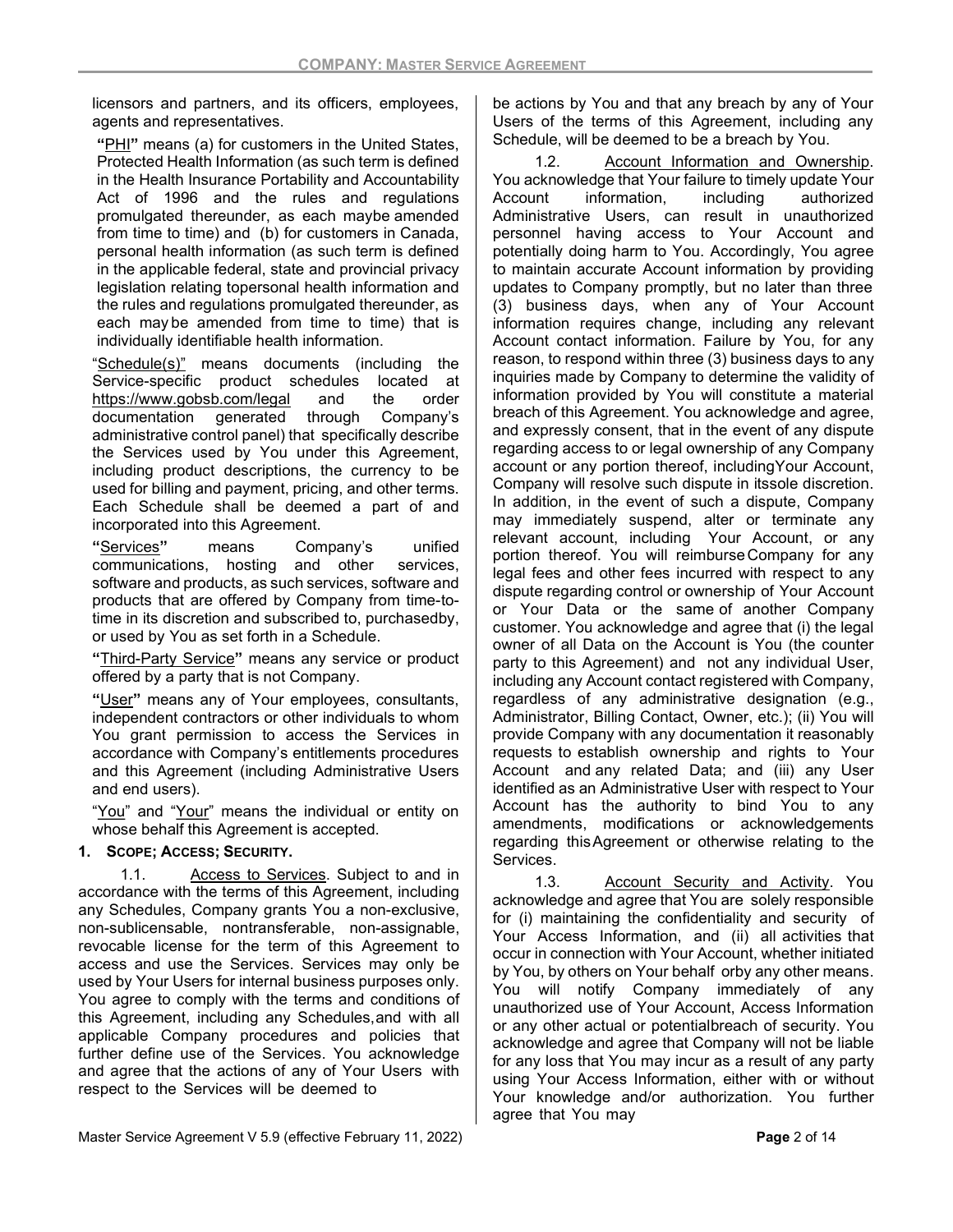be held liable for losses incurred by Company, any Company Party, or another party due to any party using Your Access Information. Company strongly recommends that You keep Your Access Information in a secure location, take precautions to prevent others from accessing it and change it when necessary to maintain its confidentiality and security. Company specifically disclaims all liability for any activity in Your Account, whether authorized by You or not.

1.4. Failure of a Line Test. With respect to voice services, if a specific site fails a "VoIP line test" as part of the installation process, and You are unable or unwilling to upgrade the data circuit, router, switch, or faulty component responsible for the failure, Company reserves the right to cancel the order for such site.

# 2. TERM AND TERMINATION.

2.1. Term. This Agreement shall be effective from Your acceptance of this Agreement (or a previous version of Company's service agreement) and shall continue until the expiration or termination of all Schedules ("Agreement Term"). When You purchase Services from Company, a Schedule will be created specific to such purchase, setting forth the contract term and other terms and conditions with respect to such purchase. The term of each Schedule ("Schedule Term") shall be an initial term with a duration to be agreed to by You and Company (e.g., one month, one year or some other mutually agreed-upon period) (a "Schedule Initial Term"), followed by renewal periods with a duration to be agreed to by You and Company (a "Schedule Renewal Term"). Termination of this Agreement shall not relieve either party from fulfilling its obligations prior to such termination.

(a) Monthly Plan Schedule Term. For a Monthly Plan with Company, the Schedule Initial Term is the period from the date of Your acceptance of the Schedule through the remainder of that calendar month. The Schedule Renewal Term for a Monthly Plan is defined as one (1) calendar month beginning at the end of the Schedule Initial Term and each subsequent calendar month thereafter.

(b) Annual Plan Schedule Term. For an Annual Plan with Company, the Schedule Initial Term is the period from the date of Your acceptance of the Schedule through the remainder of that calendar month and continuing through the next twelve (12) calendar months (for example, an Annual Plan that begins April 14th will continue until April 30th of the following year), unless the parties have agreed in writing to a longer term. A Schedule Renewal Term for an Annual Plan is defined as the twelve-month period beginning at the end of the Schedule Initial Term and each subsequent twelvemonth period thereafter.

(c) Automatic Renewal. Each Schedule will renew automatically at the end of the then-current Schedule

Master Service Agreement V 5.9 (effective February 11, 2022) **Page 3 of 14** Page 3 of 14

Term for a Schedule Renewal Term unless terminated in accordance with this Agreement by either You or Company.

2.2. Termination by You.

(a) Monthly Plan. For a Monthly Plan, You may terminate any Schedule for any reason by following the termination procedure located within the Account section of the administrative control panel prior to the beginning of any Schedule Renewal Term. If You terminate a Monthly Plan prior to the end of the thencurrent Schedule Term, Company will not be required to refund to You any fees already paid, unless otherwise set forth in the applicable Schedule.

(b) Annual Plan. For an Annual Plan, You may terminate any Schedule for any reason by following the termination procedure located within the Account section of the administrative control panel at any time. If such a termination is effective prior to the end of the then-current Schedule Term, You will incur a fee that is equal to the termination fees described in the applicable order documentation or Product Schedule (or, in the absence of any termination fees described in such documents, a fee the lesser of (i) two (2) months of the Minimum Package Fee from the end of the calendar month during which such termination occurs; and (ii) the Minimum Package Fee for the remainder of the thencurrent Term). The "Minimum Package Fee" is the monthly charge for Your base package excluding any additional items that You have purchased along with such base package. The early termination fee is not a penalty. It is an estimate of liquidated damages suffered by Company as a result of Your early termination of the Services.

(c) Refunds/Fees for Termination by You. Fees fornonrecurring Services and set up fees will not be refunded. Any fees previously waived, discounts, or rebates applied may be reinstated if You terminate the account during the Schedule Term or if You breach this Agreement, including any Schedule.

2.3. Termination by Company.

(a) 15-Day Termination. Company may terminate this Agreement or any Schedule for any reason byproviding fifteen (15) calendar days' notice. If Company terminates this Agreement pursuant to this Section 2.3(a), then all Schedules will terminate at the end of the fifteen (15) day notice period. If Company terminates any Schedule pursuant to this Section 2.3(a), then (i) for a Schedule with a Monthly Plan, if the effective termination date occurs prior to the end of the thencurrent Schedule Term, Company will refund (or refrain from charging You) the pro rata monthly fees for the month in which Services terminate and (ii) for a Schedule with an Annual Plan, Company will refund (or refrain from charging You) the monthly fees for the month in which Services terminate. For Schedules with either a Monthly Plan or an Annual Plan, if Company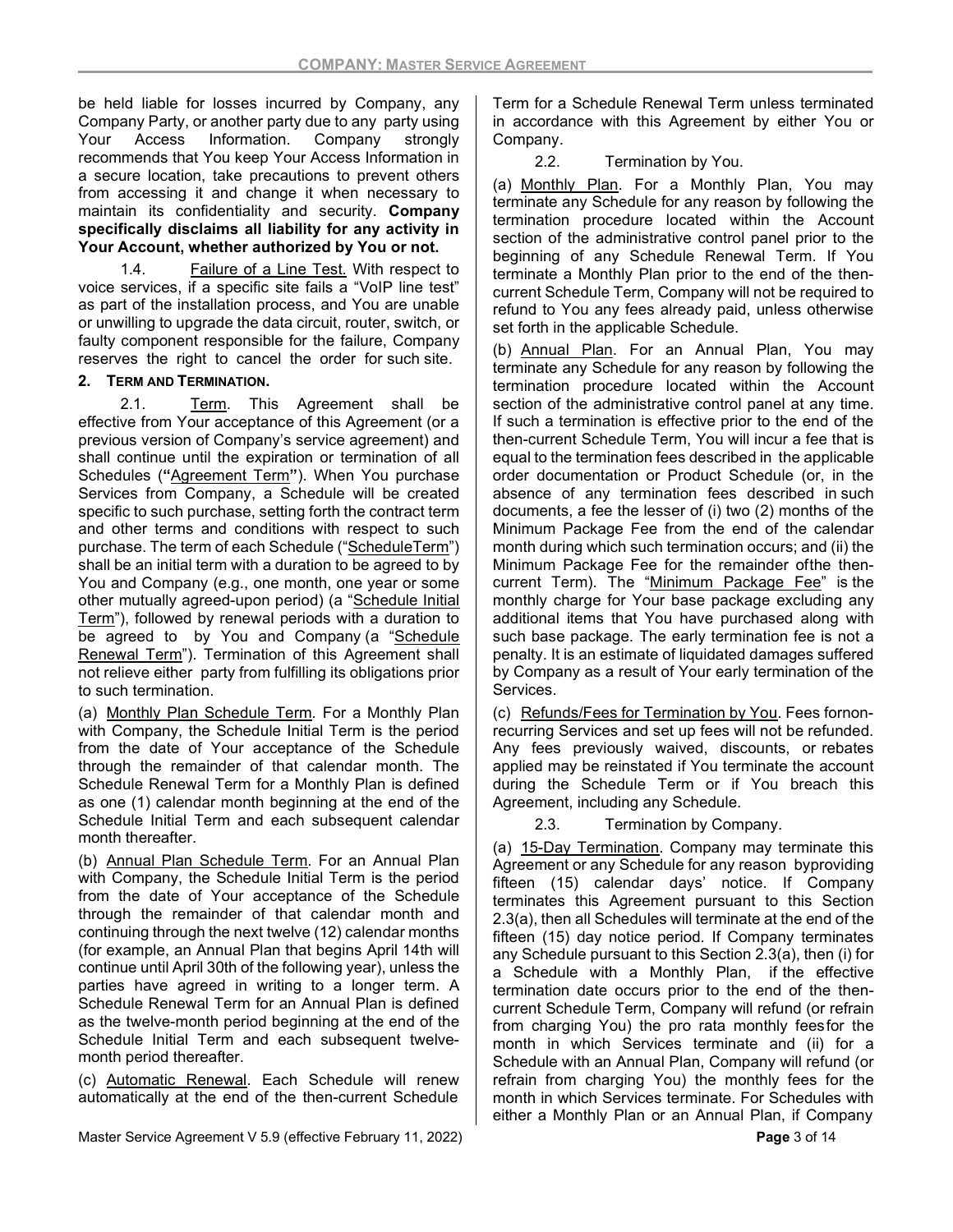terminates this Agreement, including any Schedule, pursuant to this Section 2.3(a), Company will not charge You monthly fees for any month following the month in which Company terminates this Agreement, including any Schedule.

(b) Immediate Termination. Company may terminate this Agreement, including any Schedule, (or suspend Your Account) immediately and without prior notice for any of the following reasons:

(i) Any material breach of this Agreement, including any Schedule, by You, as determined by Company in its sole discretion, including, but not limited to, failure to make any payment when due, violation of the AUP or any other Company policy or procedure applicable to the Services as notified to You from time to time, which remains uncured beyond thirty (30) days' notice by Company; or

(ii) If Your use of the Services results in, or is the subject of, actual or potential legal action or threatened legal action, against Company or any of its affiliates, vendors, partners, representatives or customers, without consideration for whether such actual or potential legal action or threatened legal action is eventually determined to be with or without merit.

(c) Termination or Suspension of Users. In lieu of terminating or suspending Your entire Account, Company may suspend Your Account or terminate or suspend individual Users.

(d) No Refunds; Further Payment Due. If Company terminates this Agreement, including any Schedule, pursuant to Section 2.3(b), (i) Company will not refund to You any paid fees and (ii) You will be liable for any payment that would have been due had You terminated pursuant to Section 2.2.

2.4. Following Termination. Termination will not cancel or waive any fees owed to Company or incurred prior to or upon termination. You agree that Company may charge such unpaid balance to Your Account on file or otherwise bill You for such unpaid balance. Upon termination, You must promptly uninstall all software provided by Company in connection with the Services. All of Your Data will be irrevocably deleted promptly (as soon as fourteen (14) calendar days) following the termination of this Agreement or the applicable Schedule, including but not limited to, databases, contacts, calendars, e-mail, website content, and any Data hosted by Company. It will be solely Your responsibility to secure all necessary Data from Your Account prior to termination. Company will not be responsible or otherwise liable for any loss of Your Data or any damages arising from the deletion of Your Data following termination of the Services.

# 3. FEES, BILLING, TAXES, CHARGES.

3.1. Fees. The fees initially charged upon ordering any Service will be effective for the applicable Schedule Initial Term and each Schedule Renewal Term, provided, that Company will have the right to increase these fees at any time upon thirty (30) calendar days' notice to You. Notwithstanding anything to the contrary set forth in any Annual Plan or Schedule, if a Company vendor increases the price that it charges to Company for the underlying licenses or services that Company delivers to You, then Company shall be entitled to increase the price charged to You for such Service during the term of such Annual Plan by an amount that is proportional to the amount of such increase imposed upon Company by such vendor. If You do not agree with such fee increase, You will have the right to terminate the applicable Schedule immediately upon notice received within thirty (30) calendar days of date of notice of the fee increase. All payments made to Company shall be in US Dollars (or any other currency as may be permitted in the applicable Schedule(s)).

3.2. Billing and Payment Arrangements. Company will bill You monthly for all established and recurring fees, and any applicable one-time fees in that month, including but not limited to interest, check paying program fees and returned check fees. Pro ratabilling may occur throughout the course of a billing cycle for feature add-ons that You enable on your Account during any given month.

# 3.3. Payment by Automated Means.

(a) You may view and print an invoice for Your Account using the administrative control panel made available to You. On or about the first  $(1<sup>st</sup>)$  day of each month, Company will apply the current monthly charges to Your automated payment method, the relevant information of which You entered on the billing information page in the administrative control panel. Payment by automated means includes any form of automated payment accepted by Company from time to time, including ACH, credit card, debit card, direct debit or other means.

(b) You must provide Company with valid automated payment information as a condition to receive or use the Services. You are responsible for and agree to update Company with any changes to Your billing and/or automated payment information (e.g., new or updated credit card, credit card expiration date or other payment bank account information). By providing Company with the automated payment information, You authorize Company to charge Your automated payment account for any amounts arising from or relating to the Services without further authorization from You. It is Your responsibility to keep Your automated payment information up-to-date. If charges to Your automated payment account fail,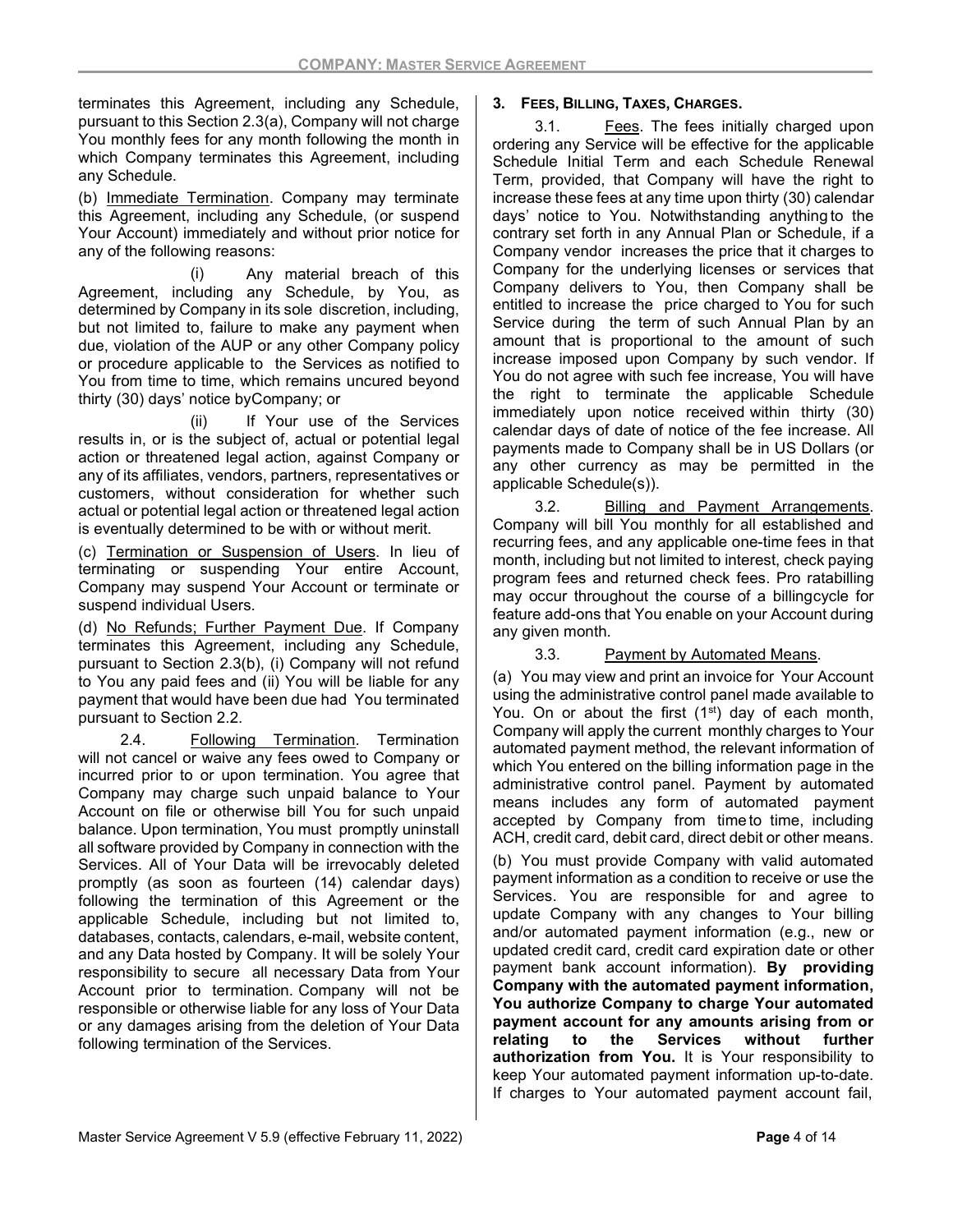Company will email a warning to Your Account billing contacts.

(c) If Company is unable to successfully process Your payment by automated means by the seventh (7th) calendar day of the month for which the payment is due, Your payment will be considered late and not paid in full. Company may suspend or terminate Your Account in accordance with Section 2.3(b)(i) for failure to timely pay in full. Late payments are subject to a late-payment charge of the greater of (i) interest calculated at the lesser of (x) eighteen percent (18%) per year and (y) the maximum amount permitted by law and (ii) twenty-five dollars (\$25). Such interest will accrue daily from the due date until the date of actual payment of the overdue amount, whether before or after judgment. You will pay the interest immediately on demand. You will pay all collection costs incurred by Company (including, without limitation, reasonable attorneys' fees).

# 3.4. Payment by Check.

(a) If You apply for and are accepted into Company's check paying program, Company will issue You an invoice within the first five (5) calendar days of each calendar month. Each invoice will include an invoice processing fee of seventy-five dollars (\$75). Payment by check must be received by the fifteenth  $(15<sup>th</sup>)$  calendar day of each month. Acceptance into and continued participation in Company's check paying program will be at Company's sole discretion.

(b) Should Your check not be honored, a check fee of the lesser of (i) fifty dollars (\$50) and (ii) the maximum amount permitted by law, will be charged to Your Account. In addition, Company may require You to pay by cashier's check or money order.

(c) If Company does not receive payment by the fifteenth  $(15<sup>th</sup>)$  calendar day of the month for which the payment is due, Your payment will be considered late and not paid in full. Company may suspend or terminate Your Account in accordance with Section 2.3(b)(i) for failure to timely pay in full. Late payments are subject to a late-payment charge of the greater of

(i) interest calculated at the lesser of (x) eighteen percent (18%) per year and (y) the maximum amount permitted by law and (ii) twenty-five dollars (\$25). Such interest will accrue daily from the due date until the date of actual payment of the overdue amount, whether before or after judgment. You will pay the interest immediately on demand. You will pay all collection costs incurred by Company (including, without limitation, reasonable attorneys' fees).

3.5. Fees for Excess Use. You agree to monitor and maintain Your Accounts within all Company-specified limits and in a manner that does not disrupt the activities of Company and other Company customers and users. If Your usage exceeds the limits for Your Account or may disrupt the activities

of other Company customers, You agree that Company may immediately, in its sole discretion, (i) charge You for such excess usage via Your automated payment account, or by invoice if You have been accepted into Company's check paying program, (ii) upgrade You to a plan or increase the limits on Your Account to address this excess usage, and/or (iii) suspend Your Account or terminate Your Account uponnotice To You. Usage and associated charges for excess usage will be determined based solely upon Company's collected usage information. Unused monthly allotments will not accrue or carry over from one month to any other month. Upon any upgrade or increase on the limits of Your Account, You will be responsible for the new costs and fees.

3.6. Taxes. In addition to Company's charges, You will be liable for all taxes, governmental fees and assessments related to fees and charges charged to You under this Agreement or otherwise in respect of Your use of the Services. Company will bill you for any sales, usage or other taxes that apply with respect to (i) the Services that You purchase and (ii) the jurisdiction of Your billing address (or, as required, any other relevant business locations).

3.7. Fees for Additional Services. You agree to pay Company's then-current rates and expenses, including the cost of Company's vendors, for any requests related to information retrieval, subpoenas, consulting and advisory services, or similar work.

3.8. Bill Disputes. You will notify Company of any dispute relating to charges billed to Your Account by submitting a Billing Dispute Notification Form (available through Company's customer service) to Company within thirty (30) days of the date the disputed charges appeared on Your Account. The existence of a dispute will not relieve You from paying any and all amounts billed hereunder. You waive all rights to dispute any charges not disputed by written notice as required above.

3.9. Electronic Billing and Documentation. All billing and other documentation regarding the Services may be provided electronically ("Electronic Documentation"). You acknowledge and agree that You are able to view all Electronic Documentation and consent to receiving Electronic Documentation and decline to receive hard copies of any such materials. You agree to receive all such communications in the English language.

### 4. USE OF THE SERVICES.

4.1. Internal Use. You will use the Services for Your own internal business, non-residential and nonpersonal use. You acknowledge and agree that You will not allow any third party, including Your vendors and service providers, to access or use the Services unless such third party is allowed access for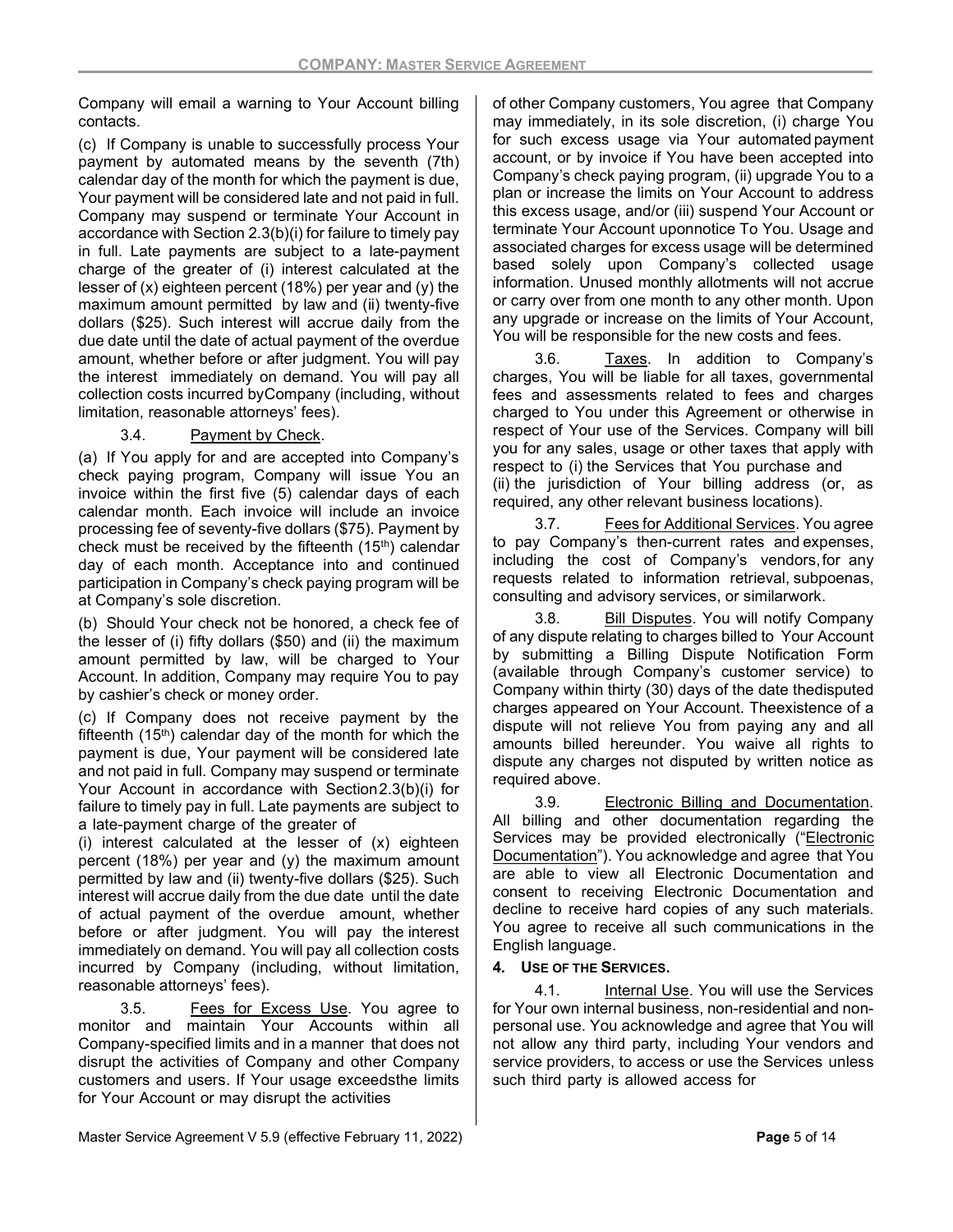the purpose of providing authorized customer support services or in connection with Your appropriate use of the Services for Your own business purposes.

4.2. Restricted Activities. You will not (i) use any Service for any purpose outside the Service's intended scope, features, and function set, (ii) use any Service for third-party training, (iii) use any Service as an application service provider or service bureau, unless You have entered into a separate written agreement with Company to provide such services, (iv) use any Service for timesharing or rental, (v) use any Service to design software or other materials or services with similar or competitive functionality for any purpose, including distribution to third parties, (vi) except with respect to Your Data, duplicate any portion of the Services or display, distribute, publish, or otherwise disclose any Service; (vii) use any of the Services to interface with any other service or application that is outside the scope of intended use;

(viii) decompile, disassemble, or otherwise reverse engineer any portion of the Services; (ix) make any modification or interface to any Service that is not specifically authorized by Company without prior written consent of Company; (x) resell or sublicense any portion of the Services, and any purported resaleor sublicense will be void; and (xi) store, maintain, or use on or through the Service any PHI, unless a formal Business Associate Agreement (in a form acceptable to Company in its sole discretion), if required by applicable law, has been executed between Company and You. You may not access the Services for purposes of monitoring their performance, availability, or functionality, or for any other benchmarking or competitive purposes, without Company's prior written consent. You may not, without Company's prior written consent, access the Services if You are a direct competitor of Company.

4.3. Applicable Law. You acknowledge and agree that access and use of the Services may be restricted or limited as a result of Applicable Laws and that You will not use, or allow the use of the Services in contravention of, and will comply with, any Applicable Law. You represent that (i) You and Your Users are not named on any Government Authority list of persons or entities prohibited from receiving exports, and (ii) You will not permit Users to access or use Services in violation of any export embargo, prohibition or restriction. You acknowledge and agree that that it is Your sole responsibility to use the Services in a lawful manner.

# 5. YOUR DATA; FEEDBACK.

5.1. Submission of Your Data. Any Data You provide to Company in connection with the Services must comply with the AUP. Attempting to place or transmit, or requesting placement or transmission, of Data that does not comply with the

AUP will be a material breach of this Agreement. Company may, in its sole discretion, reject or remove Data that You have used or attempted to use with respect to the Services. Any Data used with respect to the Services by or through You will be free of any and all malicious code, including without limitation, disabling devices, drop dead devices, time bombs, trap doors, trojan horses, worms, computer viruses and mechanisms that may disable or negatively impact the Services or Company's servers. You hereby represent and warrant to Company that You have the right to use any patented, copyrighted, trademarked, proprietary or other material in connection with Data that You use, post, or otherwise transfer or transmit with respect to the Services.

5.2. Public Disclosure of Data. You are solely responsible for ensuring that You do not accidentally make any private Data publicly available. Any Data made public may be publicly accessible through the internet and may be crawled and indexed by search engines or other third parties. By making any Data publicly available on any of the Services, You affirm that You have the consent, authorization or permission, as the case may be, from every person who may claim any rights in such Data to make such Data available in such manner.

5.3. Data Takedown. By making any Data publicly available in the manner aforementioned, You expressly agree that Company will have the right to block access to or remove such Data made available by You, if Company receives complaints, inquiries or notices concerning any illegality or infringement of rights in such Data. You expressly consent to determination of questions of illegality or infringement of rights in such Data by the agent designated by Company for this purpose.

5.4. Filtering. Company may employ various filtering methods to reduce unwanted content, such as SPAM e-mail or calls, from reaching Your Company Account. You acknowledge and agree that such methods may prevent legitimate content or communications from reaching Your Account and that Company will not be liable therefor.

5.5. Control. Company is not obligated to exercise control over the content of information, including Your Data, passing through Company's network except any controls expressly provided in this Agreement.

5.6. Feedback. Any feedback, suggestions, testimonials, endorsements, information or materials conveyed to Company by You or Your Users in connection with the Services shall be collectively deemed "Feedback." You agree to grant and hereby grant to Company a perpetual, transferable, irrevocable, royalty-free, worldwide license (with the right to grant and authorize sublicenses) to make,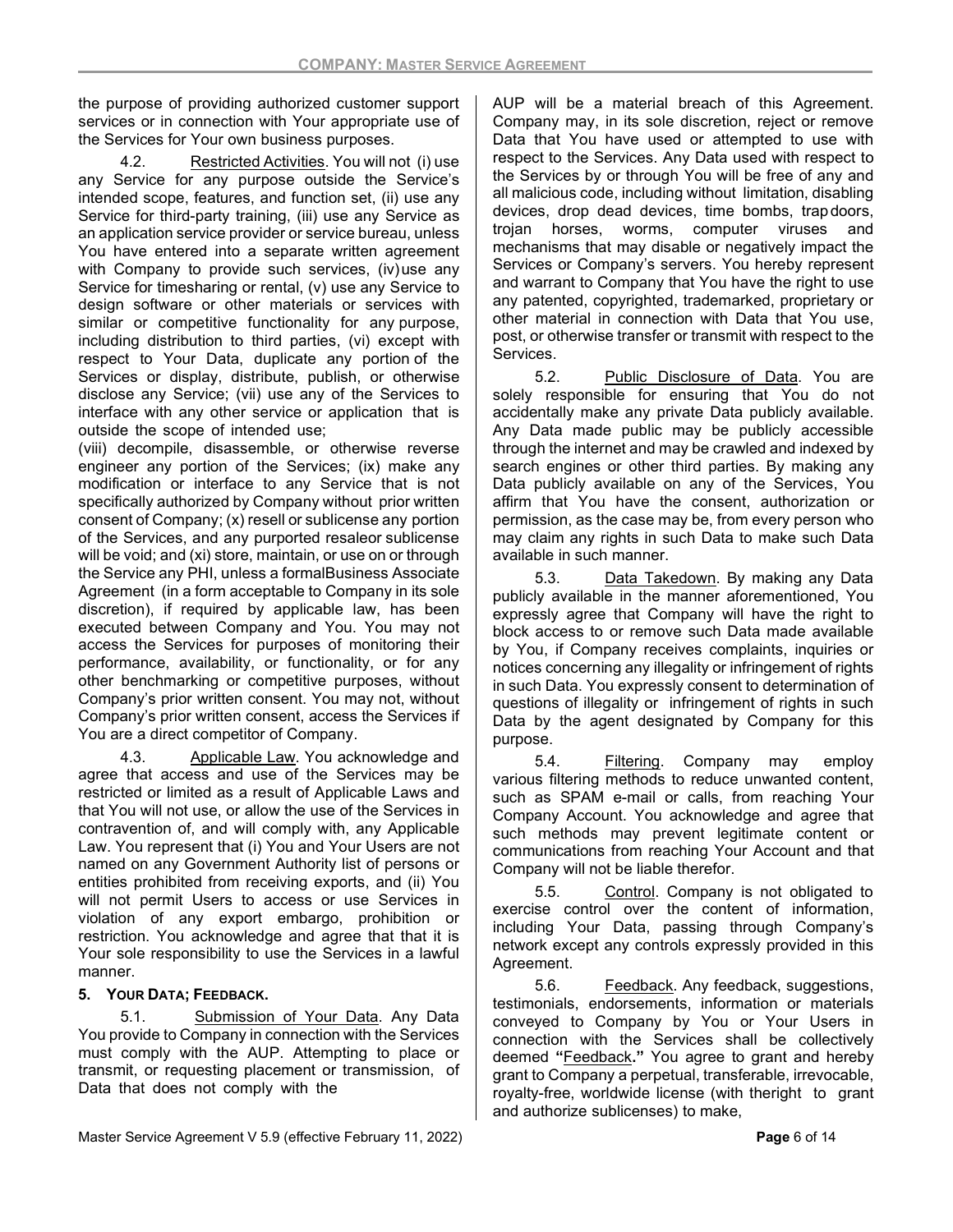have made, use, import, offer for sale, sell, reproduce, distribute, modify, adapt, prepare derivative works of, display, perform, and otherwise exploit such Feedback without restriction.

# 6. CONFIDENTIALITY AND PRIVACY.

6.1. Confidential Information. "Confidential Information" is all confidential information disclosed by a party ("Disclosing Party") to the other party ("Receiving Party"), whether orally or in writing, that is designated as confidential or that reasonably should beunderstood to be confidential given the nature of the information and the circumstances of disclosure. Your Confidential Information will include Your Data. Company's Confidential Information will include the Services (and any portion thereof), the terms and conditions of this Agreement and any Schedules, and all related Service order forms, as well as Company's business and marketing plans, technology and technical information, product plans and designs, and business processes disclosed by Company. Confidential Information will not include any information that (i) is or becomes generally known to the public without breach of any obligation owed to the Disclosing Party, (ii) was known to the Receiving Party prior to its disclosure by the Disclosing Party without breach of any obligation owed to the Disclosing Party, (iii) is received from a third party without breach of any obligation owed to the Disclosing Party, or (iv) was independently developed by the Receiving Party. The Receiving Party may disclose Confidential Information to the extent required to comply with binding orders of governmental entities that have jurisdiction over it; provided however that, to the extent legally permitted by law to do so, the Receiving Party gives the Disclosing Party reasonable written notice to allow the Disclosing Party to seek a protective order or other appropriate remedy and discloses only such Confidential Information as is required by the governmental entity. You acknowledge that Company, and its licensors, retain all intellectual property rights and title, in and to, all of their Confidential Information and/or other proprietary information. This shall include, but not be limited to: products, services, and the ideas, concepts, techniques, inventions, processes, software or works of authorship developed, embodied in, or practiced in connection with the Services provided by Company hereunder.

6.2. Protection of Confidential Information. Except as otherwise permitted by this Agreement or in writing by the Disclosing Party, (i) the Receiving Party will use the same degree of care that it uses to protect the confidentiality of its own confidential information of like kind (but in no event less than reasonable care) not to disclose or use any Confidential Information of the Disclosing Party for any purpose outside the scope of this Agreement, and (ii) the Receiving Party will limit

access to Confidential Information of the Disclosing Party to those of its employees, contractors and agents who need such access for purposes consistent with this Agreement and who are bound by confidentiality obligations at least as protective of Disclosing Party and its Confidential Information as the provisions of this Agreement.

6.3. Use and Disclosure by Company. Notwithstanding the foregoing, Company may use or disclose Your Data (i) as expressly permitted in writing by You, and (ii) as expressly provided in this Agreement, including (a) in accordance with the Privacy Policy (as if such Data were "Information" as defined under the Privacy Policy), and (b) to access Your Data to provide the Services or prevent or address service or technical problems, or at Your request in connection with customer support matters. You expressly consent to the foregoing use and disclosure.

# 7. BETA OFFERINGS.

The SLAs do not apply to any Beta Offerings. Notwithstanding anything else set forth in this Agreement, Company does not make any representations or warranties regarding any Beta Offering or the integrity of any data stored in connection with any Beta Offering. You are strongly discouraged from using any Beta Offering in connection with sensitive data. Company may, in its sole discretion, change or terminate any Beta Offering without notice and does not represent or warrant the result of any such action. Company may, in Company's sole discretion, convert any Beta Offering to a paid service upon notice to You . To avoid incurring increased charges following such a conversion, You must terminate (i) the individual converted service (if possible) by contacting Company as directed in the conversion notice, or (ii) if You subscribe to no other services under Your Account, the entire Account, pursuant to Section 2 of this MSA.

### 8. LIMITED WARRANTY; LIMITATION ON LIABILITY; THIRD-PARTY SERVICES.

8.1. Limited Warranty. Company provides the Services and any related products on an "as is" basis, except as otherwise specifically set forth in the applicable SLA. You expressly agree that use of the Services is at Your sole risk. To the fullest extent permitted by applicable law, Company and the Company Parties expressly disclaim all warranties of any kind, whether express, implied, statutory, or otherwise, oral or written, including, but not limited to the implied warranties of merchantability, fitness for a particular purpose and non-infringement. You hereby agree that the terms of this Agreement, including any Schedule, will not be altered due to custom or usage or due to the parties' course of dealing or course of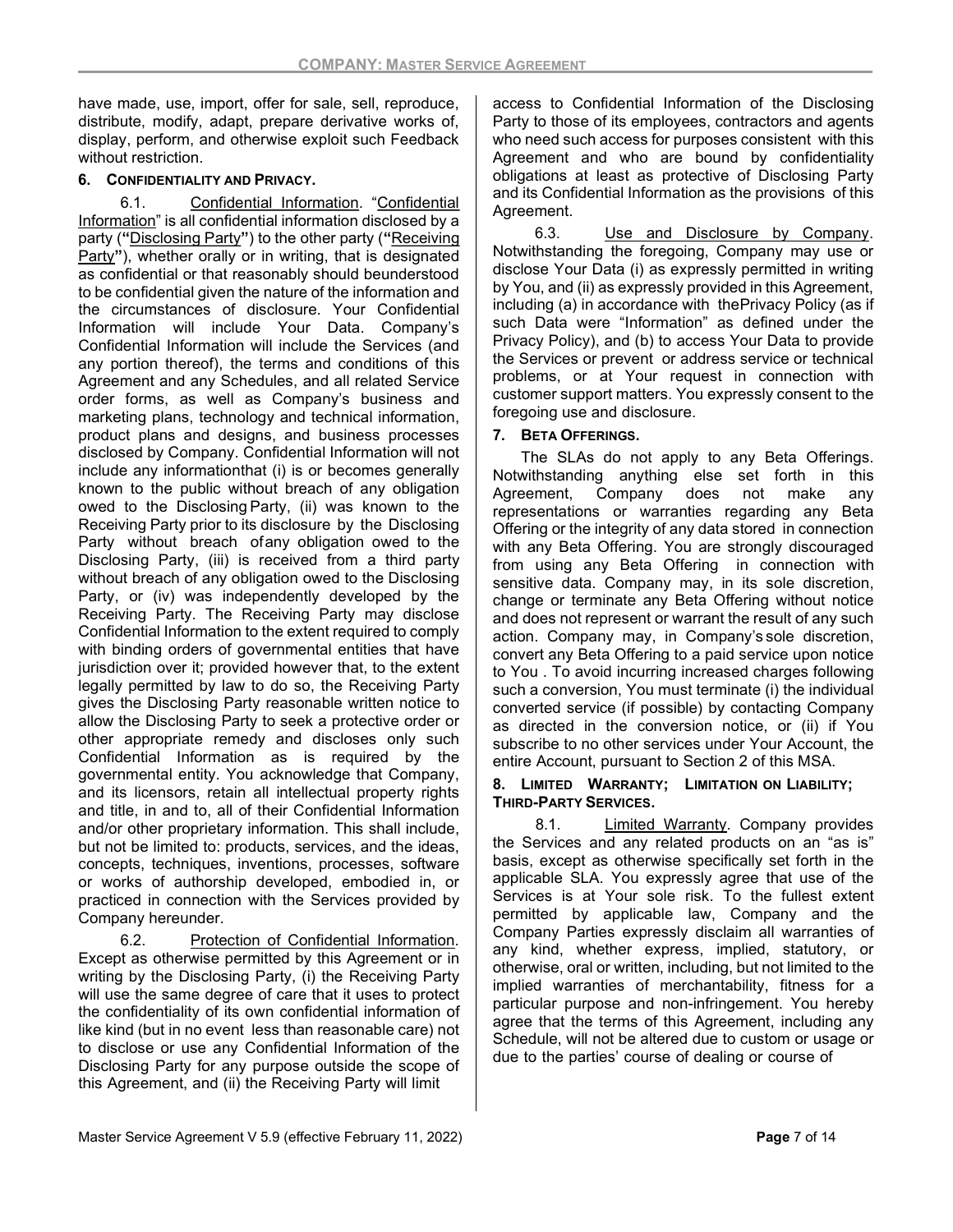performance under this Agreement, including any Schedule.

8.2. **Limitation on Liability. Company and** Company Parties will not be liable for any direct, indirect, incidental, special, punitive or consequential damages (including but not limited to damages for lost profits, business interruption, loss of programs or information, and the like) in connection with any claim arising under or in connection with this Agreement or the Services provided hereunder, regardless of whether Company or any Company Party has been advised of such damages or their possibility. Somejurisdictions do not permit exclusion or limitation of liability for all types of damages (including the province of Quebec), so the preceding exclusions may not applyto all parties; in such jurisdictions, and only such jurisdictions, the liability is limited to the fullest extent permitted by law. Company will not be liable for any harm that may be caused by Your access to application programming interfaces or the execution or transmission of malicious code or similar occurrences, including without limitation, disabling devices, drop dead devices, time bombs, trap doors, trojan horses, worms, viruses and similar mechanisms. You agree that the total liability of Company and any Company Party and Your sole remedy for any claims

(i) regarding the Services for which a remedy is set forth in the applicable SLA is limited to the credits set forth in such SLA; and (ii) regarding the Services, other than those specifically described in clause (i) of this Section 8.1, is limited to the lesser of (a) One Thousand Dollars (\$1,000) and (b) the prior one (1) month of Service fees paid under this Agreement by You to Company.

8.3. Other Liability. None of the Company Parties is responsible to You for any warranty provided by Company.

8.4. Third-Party Services. Company may link to or offer Third-Party Services on Company's website or otherwise through the Services; provided that this Section 8.4 does not apply to Third-Party Services that You purchase from Company. Any purchase, enabling, or engagement of Third-Party Services, including but not limited to implementation, customization, consulting services, and any exchange of Data between You and any Third-Party Service, is solely between You and the applicable Third-Party Service provider and is subject to the terms and conditions of such Third-Party Provider. Company does not warrant, endorse or support Third-Party Services and is not responsible or liable for such Services or any losses or issues that result as Your use of such services. If You purchase, enable or engage any Third-Party Service for use in connection with the Services, You acknowledge that Company may allow providers of those Third-Party Services to

access Your Data used in connection with the Services as required for the interoperation of such Third-Party Services with the Services. You represent and warrant that Your use of any Third-Party Service signifies Your independent consent to the access and use of Your Data by the Third-Party Service provider, and that such consent, use, and access is outside of Company's control. Company will not be responsible or liable for any disclosure, modification or deletion of Data resulting from any such access by Third-Party Service providers.

## 9. OWNERSHIP AND CONTROL.

9.1. No Transfer. Except for rights expressly granted in this Agreement, including any Schedules Company does not transfer any intellectual or other property or proprietary right to You. All right, title, and interest in any Service provided to You, including without limitation any copyright, trade secret and vested or potential trademark and patent rights, is solely the property of Company and its vendors and licensors. As between You and Company, all materials distributed by Company in connection with the Services will at all times remain the property of Company, and upon the request of Company or upon termination of this Agreement or any Schedule, You will promptly return any and all such materials.

9.2. Control. Company will have sole and complete control over, and reserves the right at any time to make changes to, the configuration, appearance, content and functionality of the Services. In addition, Company reserves the right, at any time, without prior notice, to the exercise of its sole discretion to suspend or terminate any Service for the protection of the security and integrity of the Services or other business, technical or financial considerations as determined by Company.

# 10. INTELLECTUAL PROPERTY PROTECTION.

Company will, at its own expense, defend or at its option settle, any claim brought against You by a third party on the issue of infringement of any copyright, patent, or trademark of that third party, in each case by the "Company Technology," as defined below in this Section 10; provided that You provide Company with (a) prompt written notice of such claim; (b) control over the defense and settlement of such claim; and (c) proper and full information and assistance to settle and/or defend any such claim. In the event of any claim for which Company may be obligated to defendor settle in accordance with this Section 10, Company may at its sole option and expense, either: (i) procure the right to use the Company Technology as provided herein, (ii) replace the Company Technology with other noninfringing products with equivalent functionality; suitably modify the Company Technology so that it does not infringe, or (iv) terminate this Agreement. Company assumes no liability for infringement claims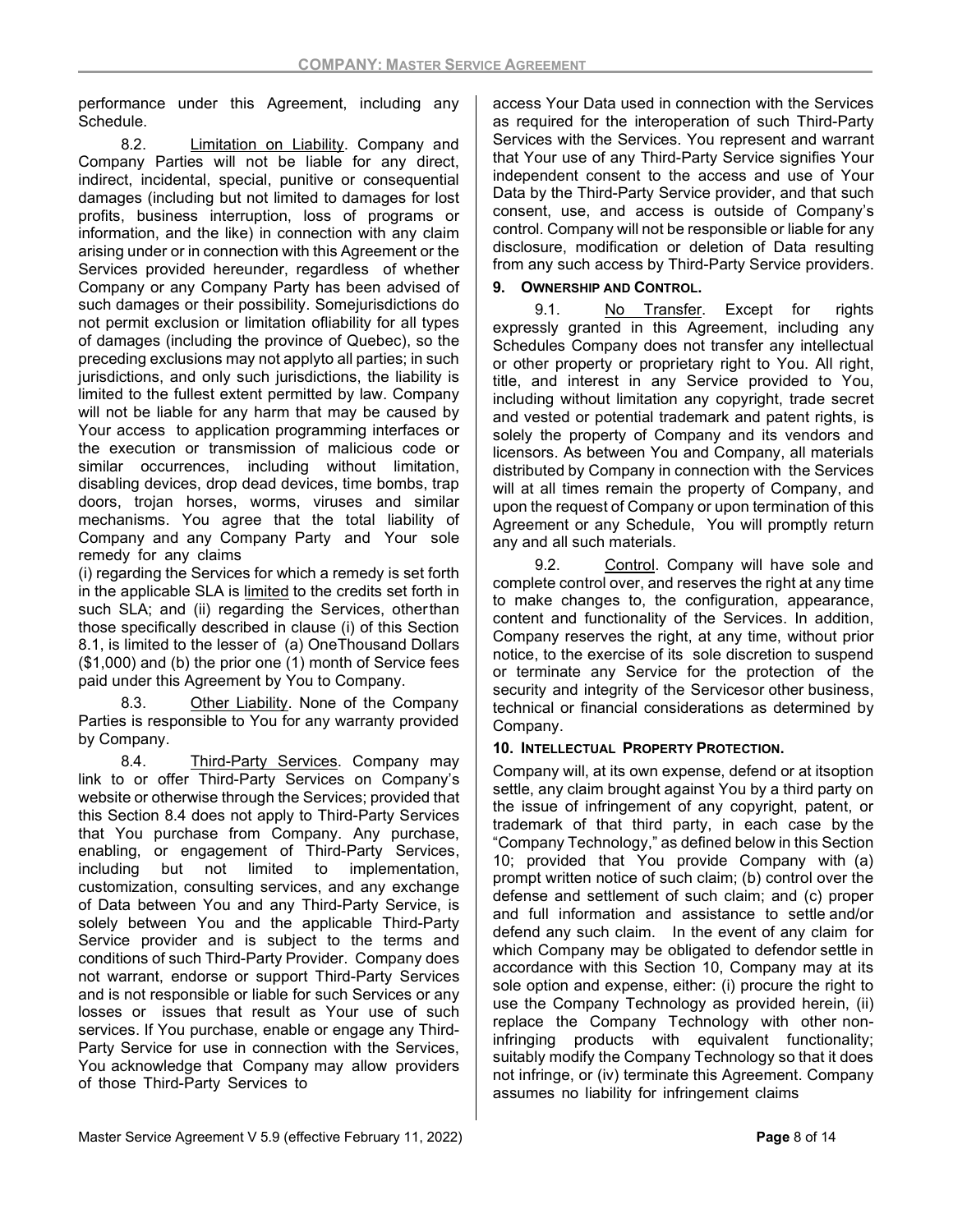arising from: (1) any combination of the Company Technology with products or technology not provided by Company, if the infringement would not have occurred if the Company Technology had not been so combined; (2) any modification of the Company Technology, in whole or in part, by anyone other than Company, if the infringement would not have occurred but for such modification; (3) use by You of any Company Technology after Company notifies You that continued use may subject You to such claim of infringement, provided that Company provides You with a replacement release of the Company Technology; (4) any proprietary or intellectual property rights not expressly identified in this Section 10; or (5) any non-United States proprietary or intellectual property rights. "Company Technology" means the software of Company which is delivered to You in connection with Your use of the Services. This Section

10 sets forth the entire liability and obligations of Company, and Your exclusive remedy, with respect to any actual or alleged infringement of any intellectual property or proprietary right by the Services. The terms of this Section 10 are subject to the limitations of Section 8.

### 11. HARDWARE, EQUIPMENT, AND SOFTWARE.

Unless purchased from Company or one of its affiliates pursuant to a separate written agreement, You are responsible for and must provide all hardware, software, services and other components necessary to access and use the Services. Company makes no representations, warranties, or assurances that third party hardware, software, services and other components will be compatible with any Service. Company reserves the right to change or upgrade any equipment or software that it uses to provide the Services without notice to You. Company will install security patches, updates, upgrades and service packs ("Updates") as it determines in its sole discretion, and reserves the right, but not the obligation, to roll back any Updates. Updates may change system behavior and functionality and as such may negatively affect the Services used by You. Company cannot foresee nor be responsible or liable for service disruption or changes in functionality or performance due to Updates. Company is not responsible or liable for issues that may arise from incompatibilities between Your Data and use of the Services and any Update or hardware or software change or configuration, regardless of whether discretionary or requested.

### 12. INDEMNIFICATION.

You agree to defend, indemnify, save, and hold Company and the Company Parties harmless from any and all demands, liabilities, losses, costs, and claims, including reasonable attorneys' fees, asserted against them that may arise or result from Your use of the

Services, Your breach of this Agreement (or any Schedule), or Your negligence or willful misconduct.

### 13. MODIFICATION OF TERMS.

Company may update, amend, modify or supplement the terms and conditions of this Agreement, including any Schedules, any SLAs, the AUP and the Privacy Policy, from time to time by giving You notice. Such changes will take effect immediately. Any such modification may be made without the consent of any third party beneficiaries of this Agreement. You can review the most current version of this Agreement at any time at: https://www.gobsb.com/legal. Your continued use of Your Account or the Services after Company posts a new version of the Agreement will be conclusively deemed to be acceptance by You of any such new version.

# 14. MISCELLANEOUS.

14.1. Governing Law; Jurisdiction; Forum; Attorneys' Fees. This Agreement will be governed by and construed in accordance with the laws of the State of Michigan without regard to its conflicts of laws or its principles. Any claim or suit arising out of or relating to this Agreement will be brought exclusively in any court of competent jurisdiction located in Macomb Cont Michigan. In any action to enforce this Agreement, including, without limitation, any action by Company for the recovery of fees due hereunder, You agree to pay Company's reasonable attorneys' fees and costs in connection with such action if Company prevails in such action. You agree to waive the right to trial by jury with respect to any proceeding related to orarising out of this Agreement.

14.2. Written Communications and Notice. You accept that communication from Company may be electronic. Company may contact You by e-mail or provide You with information by posting notices on Company's website or to Your Account. You agree to receive all such communications in the English language. You agree to this electronic means of communication and You acknowledge that all contracts, notices, information and other communications that Company provides to You electronically are acceptable and effective as notice. Except as otherwise specified in this Agreement, all notices, permissions and approvals hereunder will bein writing and will be deemed to have been given (i) immediately upon personal delivery, (ii) the second  $(2<sup>nd</sup>)$  business day after mailing, (iii) the second (2<sup>nd</sup>) business day after sending by confirmed facsimile, or

(iii) the first  $(1^{st})$  business day after sending by emailor, if from Company to You, online posting. Notices to You shall be written in English and may be addressed by Company to any e-mail address, postal address or facsimile number registered with Company, or through means of online posting through the Services. Notices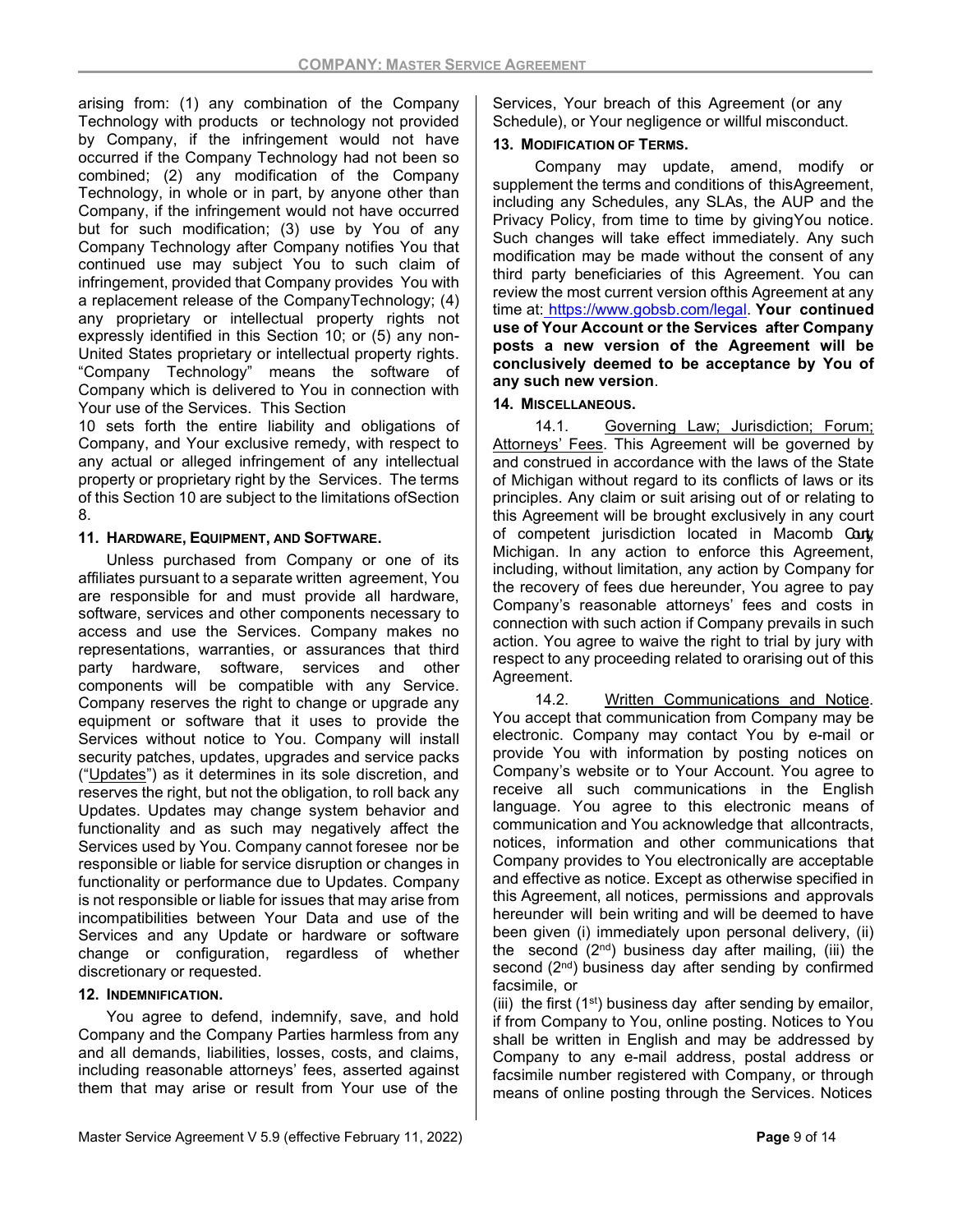to Company that are not expressly authorized by administrative control panel under this Agreement shall be written in English and mailed to Company.

14.3. Authority, Age and Capacity. The individual accepting this Agreement on behalf of You represents and warrants that he/she has the authority to bind You to this Agreement. You hereby represent and warrant that each User has reached the older of (i) the age of eighteen (18) and (ii) the age of majority in the User's jurisdiction, and that You are not subject to a limitation on Your ability to enter into this Agreement.

14.4. Severability. If any one or more of the provisions contained herein will, for any reason, beheld to be invalid, illegal, or unenforceable in any respect, such invalidity, illegality, or unenforceability will not affect any of the other provisions of this Agreement, and this Agreement will be construed as if such provision(s) had never been contained herein, provided that such provision(s) will be curtailed, limited, or eliminated only to the extent necessary to remove the invalidity, illegality, or unenforceability.

14.5. Waiver. No waiver by either party of any breach by the other party of any of the provisions of this Agreement will be deemed a waiver of any preceding or succeeding breach of this Agreement. No such waiver will be effective unless it is in writing signed by the parties hereto, and then only to the extent expressly set forth in such writing.

14.6. Remedies. The rights and remedies of the parties hereunder shall not be mutually exclusive, i.e., the exercise of one (1) or more of the provisions hereof shall not preclude the exercise of any other provision hereof. The parties acknowledge, confirm and agree that damages may be inadequate for a breach or a threatened breach of this Agreement and, in the event of a breach or threatened breach by Youor Your Users of any provision hereof, the respective rights and obligations hereunder shall be enforceable by specific performance, injunction or other equitable remedy. Nothing contained in this Agreement shall limitor affect any rights at law or statute or otherwise for a breach or threatened breach of any provision hereof, it being the intent of this provision to clarify that the respective rights and obligations of the parties shall be enforceable in equity as well as at law or otherwise.

14.7. No Assignment. No benefit or duty of You under this Agreement will, without the consent of Company, be subject in any manner to anticipation, alienation, sale, transfer, assignment, pledge, encumbrance or charge, and any attempt to do so will be void. Company may assign this Agreement without Your consent and without notice.

Master Service Agreement V 5.9 (effective February 11, 2022) **Page 10 of 14** Page 10 of 14 14.8. Fair Interpretation, Headings. This Agreement reflects terms that are mutually agreeable to the parties. This Agreement will be interpreted fairly in accordance with its terms and without any strict

construction in favor of or against either party based on draftsmanship of the Agreement or otherwise. The headings and captions used in this Agreement are used for convenience only and are not to be considered in construing or interpreting this Agreement.

14.9. Force Majeure. Except for monetary obligations, neither party shall be liable to the other for failure or delay in the performance of a required obligation hereunder if such inability or delay is caused by reason of Force Majeure Event. "Force Majeure Event" is any cause beyond a party's reasonable control or anticipation, including, without limitation, actsof war, acts of god, terrorism, earthquake, hurricanes, flood, fire or other casualty, embargo, riot, sabotage, labor shortage or dispute, governmental act, insurrections, epidemics, quarantines, inability to procure materials or transportation facilities, failure of power, restrictive governmental laws or regulations, condemnation, acts of third parties, failure of the Internet or other reason that is beyond a party's reasonable control or anticipation.

14.10. Survival. The preamble, "Definitions" and Sections 2, 3, 4, 5, 6, 8, 9, 10, 12, 13 and 14 of this MSA will survive termination.

14.11. Independent Parties. Notwithstanding anything to the contrary herein, it is acknowledged, confirmed, and agreed that You shall be, and shall be deemed to be, an independent entity for all intents and purposes, including, without limitation, federal taxation. You shall pay all expenses in connection with performing Your obligations hereunder and shall not incur any indebtedness on behalf of Company in connection with such expenses. Neither party shall have or hold itself out as having any right, authority nor agency to act on behalf of the other party in any capacity or in any manner, except as be specifically authorized in this Agreement.

14.12. Entire Agreement; Third Party Beneficiaries. This Agreement, including any Schedules, constitutes the entire agreement for provision of the Services to You and supersedes all other prior agreements and understandings, bothwritten and oral, between You and Company with respect to the Services. You understand and agree that (i) Company and You may include, as the sole third-party beneficiaries of this Agreement, the Company Parties, and (ii) in the event of any breach of this Agreement, including any Schedule, such Company Parties shall have all rights and remedies available to them as if they were parties to this Agreement, including claiming the benefit of Section 8 of this MSA.

14.13. Counterparts. This Agreement may be executed in one or more counterparts, each of which will be deemed an original , but which collectively will constitute one and the same instrument.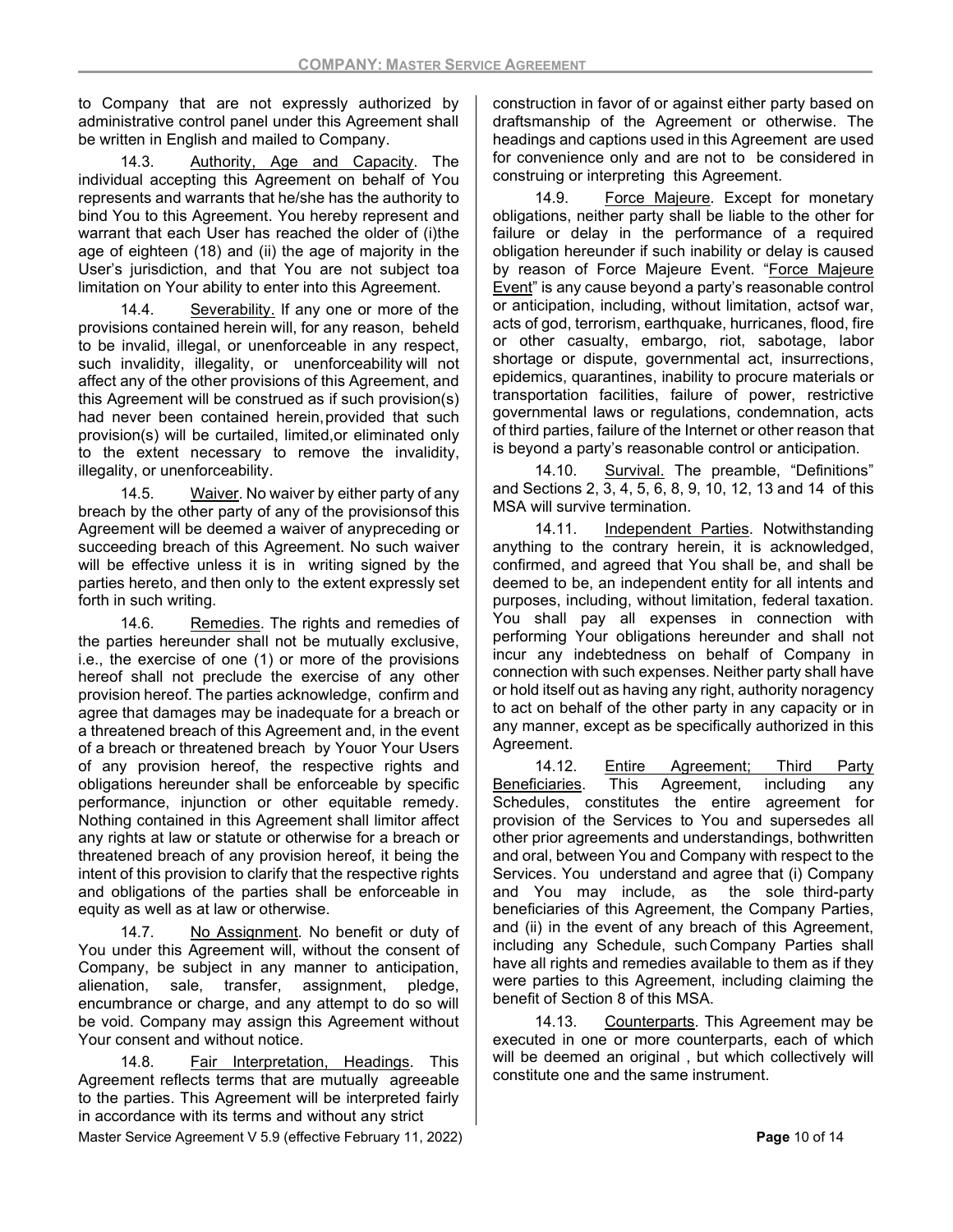### Attachment 1 Enhanced 911 Service - Disclosures, Notices and Disclaimers

### IMPORTANT: EMERGENCY 911 CALLING INFORMATION (U.S. and Canada)

This document provides very important information about emergency 911 calling using the Internet phone service of Company, including as part of Company's Unified Communications and Cloud PBX services. This document also describes the steps that you, as a customer of this service ("You"), should take to ensure Your safety and the safety of Your employees and visitors.

Capitalized terms used in this document but not otherwise defined have their respective meanings set forth in the Master Service Agreement between You and Company. Note that this document is incorporated into the terms of Your Master Service Agreement and creates a legally binding obligation on You.

Dear Customer:

Emergency 911 Services (including Enhanced 911 or "E911") provided by Company differ from the emergency calling services provided by a traditional telephone company. These differences may have an adverse impact upon the ability or timeliness of 911 responders to respond to or assist You or others in theevent of an emergency. In addition, due to limitations on technology or other factors, the location reported by Company to the public safety dispatcher for Your telephones may not include a user's specific location within a business premise. For this reason, it is important that You carefully follow the instructions below.

As part of the initial process of subscribing to our voice services, You provide us with the street address, city, and state ("Default Service Location") where the applicable phone number (and the associated Company voice service) will typically be used by the applicable user. In addition, as further described below, You or Your users (depending on the application) may at any time register a different service location (i.e., different from the Default Service Location), specifically to be used by Company when transmitting an emergency service call, for each of Your registered devices and installed softphone applications to indicate where the applicable device or application (and the associated Company voice service) are being used by the applicable user ("Registered E911 Location"). IMPORTANT: Please note that the Registered E911 Location for mobile and desktop applications may be changed only by the applicable end user; however, the Registered E911 Location for all other devices (such as desk phones) may only be maintained by an account administrator.

Except as provided below for Canada, our customers have access to either basic 911 or E911 service depending on their Registered E911 Location (or, if none, their Default Service Location):

- If You are a customer located in an area where the applicable emergency center offers **E911 service**, then, when You dial 911, Your telephone number and applicable registered address are sent by Company to the emergency center, where public safety dispatchers have access to this information in order to send help and call You back if necessary.
- However, if You are a customer located in an area where the applicable emergency center only offers **basic 911 service**, then, when You dial 911, the emergency center is not equipped to automatically receive Your telephone number and address, and public safety dispatchers answering the call may not be able to access Your telephone number and/or registered address. Therefore, in this situation, You must be prepared to supply this information on the call. Until You supply the public safety dispatchers with Your phone number and address, the dispatcher may not be able to send help, and they may not be able to call You back if the call is disconnected or dropped.

If You are calling from a Canadian phone number, when You dial 911, You will only have access to basic 911 service. Your call will first be routed to an emergency services operator. You will need to verbally provide Your location to the operator. After the operator verbally determines Your location, the operator will transfer the call to the appropriate Public Safety Answering Point (PSAP). Therefore, in this situation, You must be prepared to supply Your telephone number and/or registered address on the call. Until You supply this information to the operator, the operator may not be able to send help and may not be able to call You back if the call is disconnected or dropped.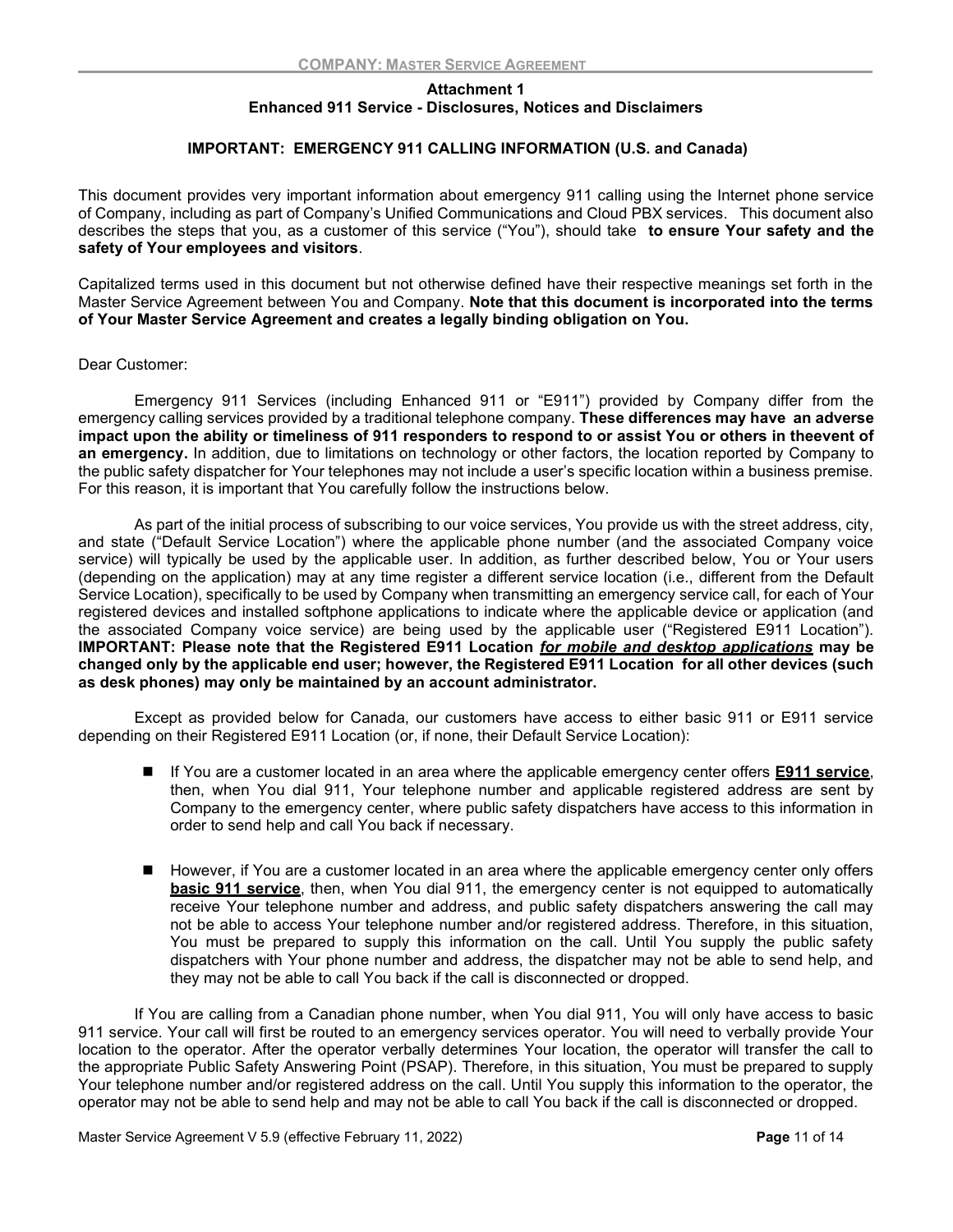For the purposes of 911, and to ensure the safety of You, Your employees, and Your visitors:

- You must register with Company the Default Service Location (the physical location where the applicable phone number (and the associated Voice Telco Services voice service) will typically be used by the applicable user) at the time of initial subscription to the voice service. It is Your responsibility to confirm the accuracy of Your Default Service Location upon initial registration, and upon any further changes, additions, or transfers of phone numbers or phone devices. You can do this by using Your online account portal; and
- You or Your users (depending on the application) must register with Voice Telco Services the Registered 911 Location (the physical location, for each device or softphone application, where our service is then being used), whenever that location changes from time to time. It is Your users' responsibility to confirm the accuracy of the Registered 911 Location associated with each device and softphone application, including, with respect to mobile and desktop applications, updating such address within the voice service application whenever the physical location to which service is provided to the applicable mobile or desktop application changes from time to time.

We will register both the Registered 911 Location (for each device or softphone application) and the Default Service Location (for each user or phone number). It is Your and Your users' responsibility, when a user uses the Company voice services in a different location than the Default Service Location or the Registered 911 Location, to promptly update the applicable address(es) that are registered with Company. It is also Your responsibility to require each user to provide Company with their specific location within Your premises in the event of an emergency. If You (or Your users, as applicable) do not update the Registered 911 Location (or, if no Registered 911 Location is provided, the Default Service Location), Your 911 calls may be directed to an emergency center near Your old registered service address (instead of the new location), which may result in 911 responders being delayed in responding, or unable to respond, to the reported emergency. You may register only one Registered 911 Location at a time for each device or softphone application, and You may register only one Default Service Location for each phone line or user. To be clear, You or Your users (depending on the application) must re-register the Registered 911 Location with Company each time the user changes the physical location to which voice services are provided to the applicable device or softphone application. Please note that this is standard and customary practice for any Internet-based voice service, and it is designed to keep You, Your employees, and Your visitors safe in case of an emergency.

With Company's Unified Communications service, You have the ability to connect Your voice service to multiple devices and endpoints. Please note the following important service limitations with regard to the use of such devices or endpoints:

- Note that You or Your users must register the correct Registered 911 Location address for each separate device or softphone application within the Company application (e.g., home phone, office phone, mobile device application, etc.).
- **Emergency 911 calls are supported from Company's Unified Communications mobile application as** follows:
	- o Except as provided below for Canada, emergency 911 calls placed through Company's Unified Communications mobile application will be processed (e.g., routed to a local Public Safety Answering Point (PSAP)) using the Registered 911 Location address registered with Company for the mobile application (or, if no Registered 911 Location has been provided to Company, the Default Service Location registered with Company for the applicable phone number or user). Therefore, if the caller is not physically located at that Registered 911 Location (or Default Service Location, as applicable), the call may be routed to a PSAP that is not local to the caller's then-current location, and the caller will need to verbally provide his/her location to the emergency responder. As a result, there is a risk of delay in the processing of emergency 911 calls placed through the mobile application (due to calls being incorrectly routed and additional handling and transfer time), as well as a risk that the emergency service providers may not be able to identify the caller's location (and thus not be able to provide the emergency services needed by the caller) if the caller is unable to verbally communicate his/her location; and any of these events may result in the caller not receiving the emergency services they require in a timely manner, or at all. It is solely the responsibility of You and Your end users (and not the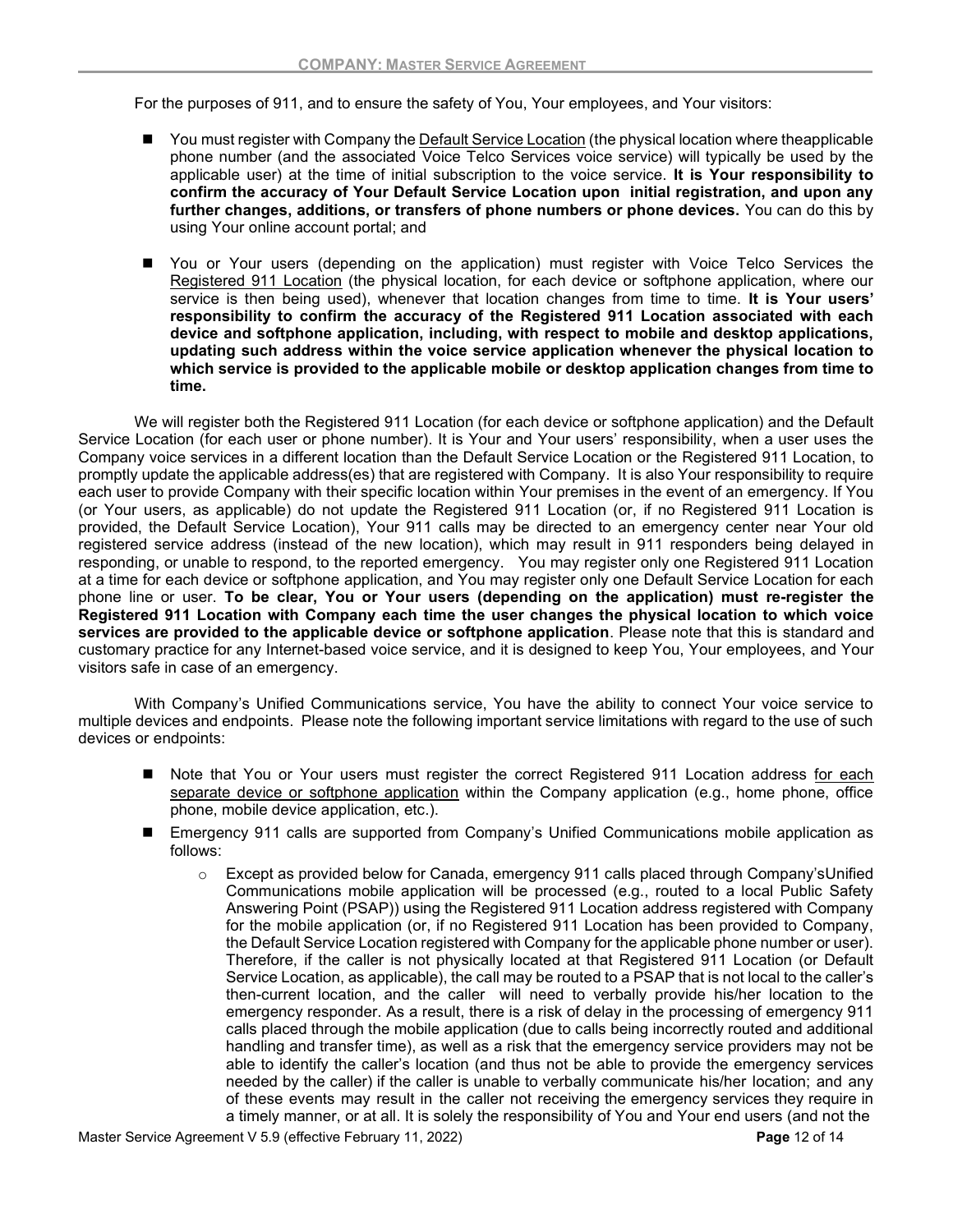responsibility of Company) to ensure that the correct and current Registered 911 Location and Default Service Location for the Company's Unified Communications mobile application are maintained at all times within Company's systems.

- o In Canada, all emergency 911 calls placed through Company's Unified Communications service, including the Unified Communications mobile application, will first be routed to an emergency service operator, which will transfer the call to the appropriate PSAP after verifying the caller's location. As a result, there is a risk of delay in the processing of emergency 911 calls due to additional handling and transfer time. In addition, if the caller is unable to communicate his/her location to the operator, the operator may not be able to route the call to the appropriate PSAP. Thus the caller may not receive emergency services he/she requires in a timely manner, or at all.
- **O** Company recommends that any emergency 911 calls placed on a mobile device be made using the mobile phone's native dialer, instead of through the Unified Communications mobile application, as the mobile carrier infrastructure is better able to obtain and provide accurate location information to enable the call to be routed to the most appropriate PSAP.

911 service over Internet-based voice service has several limitations. Such limitations, including those discussed above, may prevent You from making emergency calls and include but are not limited to any of the following:

- Loss of electrical power
- Loss of Internet connection for any reason
- Termination of Your account by your broadband ISP or by Company
- Defective or misconfigured customer premises equipment or software
- Network congestion
- Delays in updating the applicable Registered 911 Location or Default Service Location on file with Company
- Non-voice equipment, such as security systems and medical monitoring equipment
- Relocating the equipment outside of the jurisdictions permitted by the Master Service Agreement and applicable product schedules
- Simultaneous use of one line with multiple pieces of equipment
- The failure of the emergency response center to answer Your calls
- Failures of third parties responsible for routing 911 calls

You should advise all of Your employees, invitees, guests, visitors, and every other person who visits Your facility and/or who may make calls using the service of the limitations described above.

In some cases, emergency calls may not be routed to the designated emergency center in Your area. Rather, an emergency call may be routed to an alternative emergency center that may not have access to any or allof Your Registered 911 Location or Default Service Location information. Consequently, a user should be prepared to provide sufficient information with respect to their physical location to a public safety dispatcher. This method may delay the dispatch of emergency personnel to the user's location. If the emergency call is disconnected for any reason prior to the time the user has provided a location and callback number, emergency personnel will have no way to contact the user or determine the user's identity or location, and the user should immediately redial 911.

It is important that You place the stickers shipped with the phones purchased from Company, or the label (accessible in the document entitled "E911 Notifications" found at https://gobsb.com/legal) for phones You supplied yourself, next to all devices which use the Company service, including all session initiation protocol ("SIP") telephones, analog telephone adapters and telephones attached to an analog telephone adapter having the capability of connecting to our service, as well as all computers having softphone software installed. The sticker or label should be conspicuously located near or on each device so that a caller can easily see it. Failure to situate a sticker or label near or on each device may result in a caller not knowing that he/she may not be able to reach 911 in the event of an emergency.